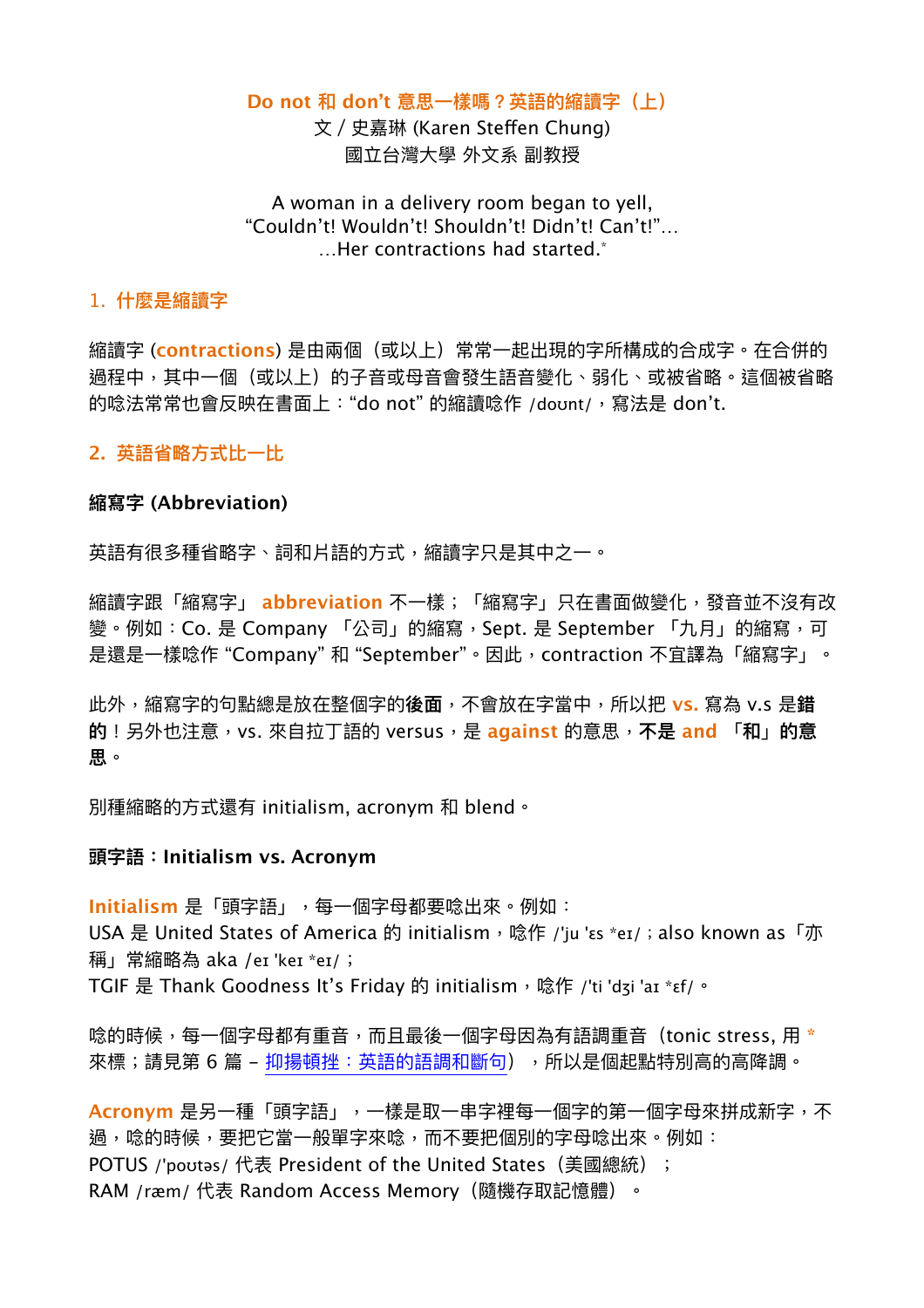有時候產⽣的字意跟整個片語有關,例如:

SWAN (天鵝) 是 Society for Wildlife And Nature (生態保育協會); PAWS(爪子)是 Progressive Animal Welfare Society(動物福利促進協會); MADD (生氣, 多了一個 "D") 是 Mothers Against Drunk Driving (反酒駕母親協 會)。

## **合成詞 (Blend)**

還有 blend,也叫 portmanteau word (port [帶] + manteau [外套] = 「大皮箱」),中 文譯為「合成詞」或「合併詞」。Blend 是由兩個字組成,個別掐頭去尾後合成新詞,例 如: breakfast + lunch = brunch (早午餐) ; Channel + tunnel = Chunnel (連接英法兩國的海底隧道); spoon + fork = spork $(\nabla \mathbb{E}) \cdot$ 有時其中一個會保留完整的字,例如: stay + vacation = staycation (家中度假) ;

work + vacation = workation  $(\text{I} \nmid \text{Fg} \mathbb{R}) \cdot$ 

## **央⾳省略 (schwa elision)**

另一種省略法叫做央音省略 (schwa elision),在第 15 篇 – 英語發音百樂篇(四): [Pronunciation Potluck \(4\)](https://www.ntufe.org/%e8%8b%b1%e8%aa%9e%e7%99%bc%e9%9f%b3%e7%99%be%e6%a8%82%e7%af%87%ef%bc%88%e5%9b%9b%ef%bc%89-pronunciation-potluck-4/)已經介紹過。

## **3. 縮讀字的組成**

上述省略方法的字幾乎都是實詞,較少以虛詞構成。反之,縮讀字則主要以虛詞組成,例 如:  $I$  am →  $I'm$  「我是」; do not → don't「不要」; it is → it's(它是)。

縮讀字大多是由兩個字省略且合併而成,但也有少數是由三個字組成,全部都是主格人身代 名詞加上 "would have":I'd've (= I would have), you'd've (= you would have), 和 he'd've, she'd've, we'd've, they'd've。這些像 's, 'd, 've 可以附著在字後、有⽂法性質 的字詞片段叫做 enclitic「重讀詞後詞」,屬於 bound morpheme「黏著語素」的一種。

### **常⽤縮讀字**

一般常用的縮讀字早就固定下來了,一張 A4 紙就可以全部列完。構成縮讀字的虛詞包括: "be" 動詞,如:am, is, are, was, were; 一般助動詞,如:do, does, did; has, have, had; 情態助動詞, 如: can, could, will, would, might, must;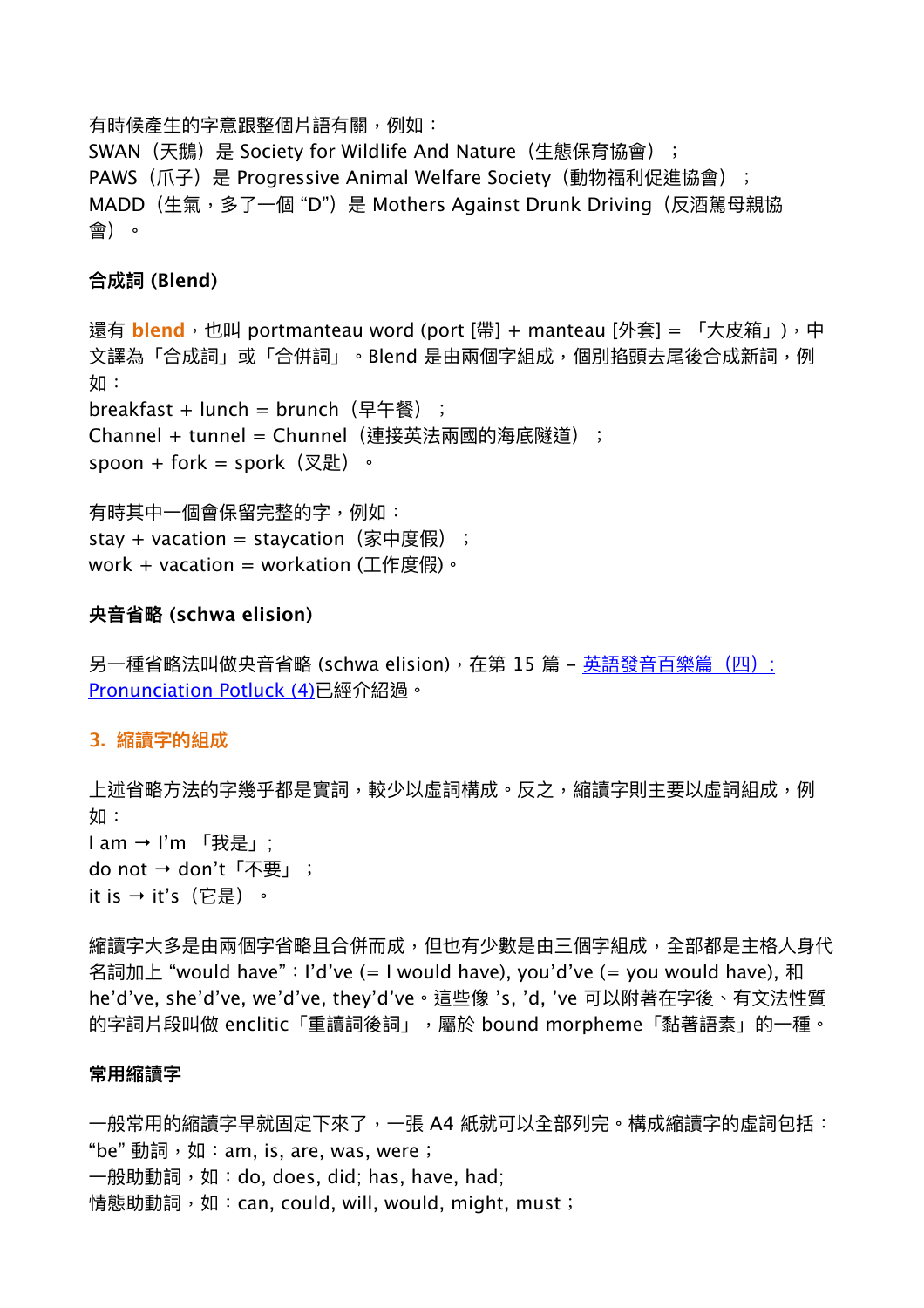疑問詞,如:who, what, where, when, why, how; 主格代名詞和關係代名詞, 如: I, you, he, she, it, we, they, that, which, who; 否定詞:not。

這些極常用的字,雖然在句構上都很重要,但是本身的意思都滿虛的。很多從上下文即可推 測,所以即使講得不很完整也不易造成誤會;若有對方容易聽不懂的用法,就會被淘汰。但 不論是什麼形式的省略、發生在實詞還是在虛詞身上,它們的起因和目的都一樣 —— 為了 省時省力,免得讀者或聽者感到累贅、曪嗦、冗長、厭煩,覺得訊息速度太慢或內容不夠緊 湊。

#### **1 個縮讀字,2 種可能意思**

然而,有的縮讀字會有兩種可能的意思,例如: he's, she's 和 it's 裡的 's 可以是 is 也可以是 has 的意思; we'd, they'd 裡的 'd 可以是 had 也可以是 would 的意思。

要用上下文與文法分析來判斷是哪一個。例如:

She's  $[$  = she is] not done yet. vs. She's  $[$  = she has] finished all her work.  $\circ$ 

I'd  $[$  = I had] not thought of that. vs. I'd  $[$  = I would] rather not.  $\circ$ 

另外也要注意,在現代英語裡,過去式 was 和 were 絕不會出現在縮讀字裡。意思是,'s 和 're 在任何情況之下都不會有 was 和 were 的意思,例如:he's 和 they're 只能做 he is 或 he has 和 they are 的詮釋, 不可能是 he was 和 they were。早期的英語有 'twas ( = it was) 和 'twere ( = it were; 這裡的 't 叫做 proclitic「重讀詞前詞」);現在已經完全 不使用了,除了在詩裡或開玩笑時才會用;換句話說,在現代英語裡,was 和 were 只能作 縮讀字的第一個成份,即 wasn't, weren't,不能做第二個成份。

彈性最大的縮讀字成份可能是 's (= is),幾乎任何後面本來可以接 "is" 的字,都可以把 's 直接附著在後面,例如:

Jack is coming. 可以說成 Jack's coming.;

The bowl is on the table. 可以說成 The bowl's on the table.

"Is"裡的"s"原來的發音是有聲的 /z/,不過會在變成縮讀字成份後產生變化。當前一個字 的尾音無聲時,"s" 就要唸作 /s/;有聲時,"s" 則唸有聲的 /z/;如果最後一個音是嘶音 (/s, z, ʃ, ʒ, tʃ, dʒ/) 的話,就唸做 /əz/,要不然就要用完整形式 "is"。這叫做「遺留性同 化」perseverative assimilation;請⾒第 8 篇 - "-s" 和 "-ed" [詞尾怎麼唸?](https://www.ntufe.org/s-%e5%92%8c-ed-%e8%a9%9e%e5%b0%be%e6%80%8e%e9%ba%bc%e5%94%b8%ef%bc%9f/)

#### 4. **醬⼦?釀⼦?華語也在縮讀**

華語和閩南語也都有縮讀現象。有什麼例子呢?你可能會馬上想到「醬子」(這樣子)、 「就」(加油),還有已經退流行的「ㄅㄧㅊˋ」(不一樣)等等。

然而,其實華語中還有很多沒有反映在文字上的縮讀,例如: 「我馬上來」通常唸做ㄨㄜˇㄇㄚˇ 尢ˋ为ㄞˊ(而不是ㄨㄜˇㄇㄚˇㄕㄊˋㄌㄞˊ);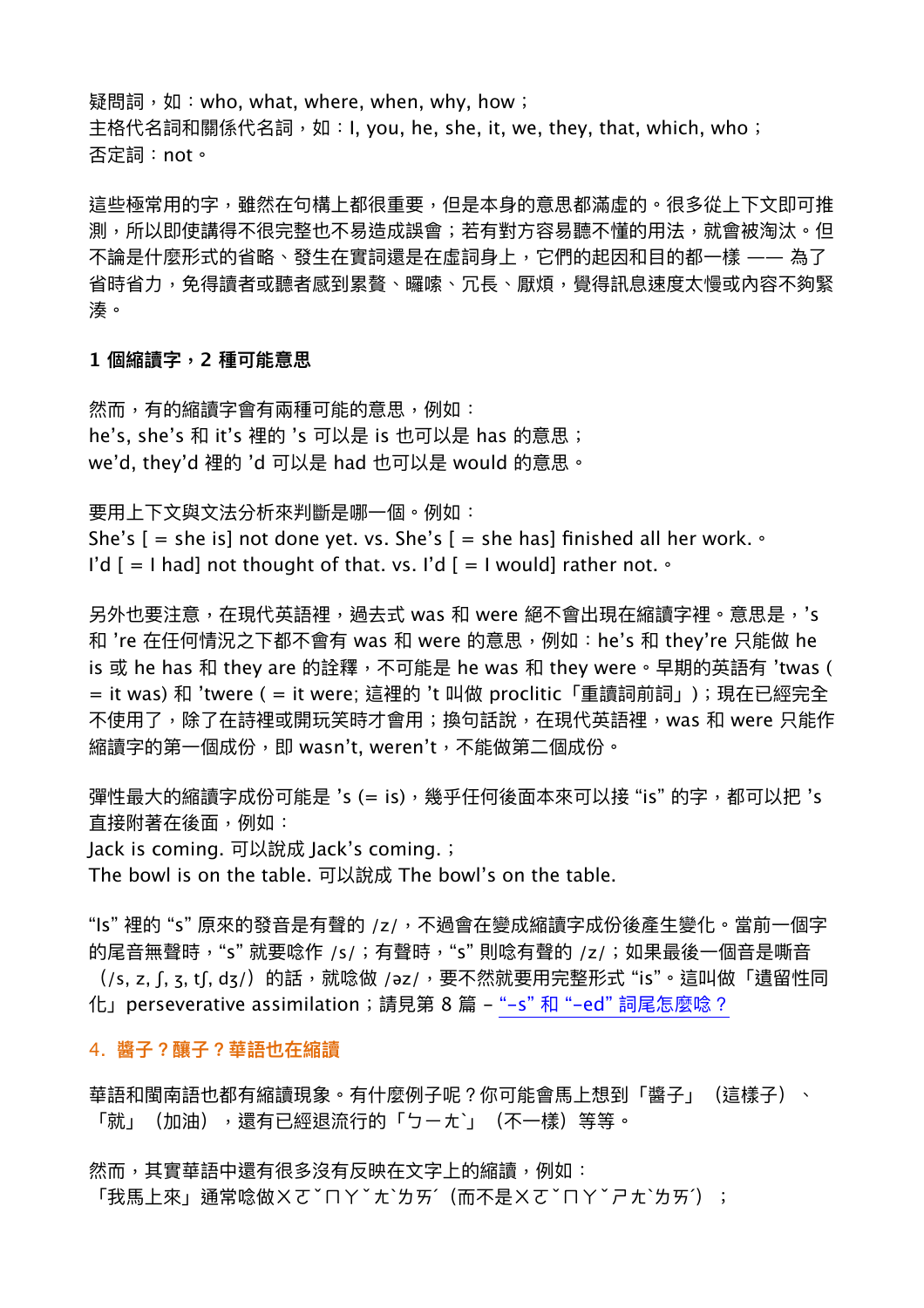「腳踏車」唸做ㄐㄧㄠˇㄚˋ彳ㄜ(而不是ㄐㄧㄠˇㄊㄚˋ彳ㄜ)等。

閩南語裡「不要**跟⼈**講」可以說成「ㄇㄞˋㄍㄤˊㄍㄨㄥˋ」(⽽不是ㄇㄞˋㄍㄚˇㄌㄤˊㄍㄨㄥ ˋ)。

你會發現,如果沒有以文字把省略後的實際發音寫出來,一般人恐怕根本不會注意到;反 之,因為英文縮讀字的發音反映在拼法上,大家通常都會意識到它們的存在。

#### 5. **英語縮讀字的漏洞**

英語縮讀字的系統裡有個奇怪的漏洞 —— 沒有 am not 的縮讀字。可以說 I'm not, 可是 疑問式只能將就著用 aren't,例如:I'm right, aren't I? 有些英語方言裡,像愛爾蘭和蘇格 蘭式英語,或是有時小朋友在學講話時,會出現 amn't 這個縮讀字,可是不屬於標準英語 的用法,不宜使用。

另一個不標準的縮讀字是 ain't。Ain't 基本上屬於美國南部腔和黑人英語的用法,不過在美 國全國都滿常聽到的。除了am not 之外,ain't 也可以用來代替 isn't, aren't, hasn't, haven't 這幾個縮讀字。一般認為教育程度不高的人才會用,有些字典甚至沒有收錄。不 過,ain't 也有它適用的範圍,如:講笑話、裝腔作勢、較口語的小說裡、搖滾或鄉村歌曲 和民謠裡、影片、電視影集和卡通裡,都會經常聽到或看到。這通常是爲了增添「味道」或 地方與人物色彩,也有情緒強調的作用。如果在這些情境中改說標準英語的 isn't, aren't 等,會顯得較平淡無味。不過,英語學習者最好避免使⽤,免得被⼈斜眼看待。

#### **這些縮讀字別亂學**

還有一些少用的縮讀字也要避免,例如: there're 和 "this's";這兩個形式雖然都存在,可 是一般母語者不用,乍看之下多半也會認為是錯的。所以:勿用!一般人會排斥的主要原因 是,連續兩個 "r" 或兩個 "s" 太不好唸了。⽤ "there are" 和 "this is" 則好多了。

These're, those're 也不要用。There's, that's, that'll, this'll, who'll 倒沒問題,而且都 常⽤。

另外,也請留意下列字詞的差別與正確⽤法。⺟語者⾃⼰常會誤⽤;這點上不要學他們的壞 習慣! whose  $( =$  誰的, who 的關係代名詞) 和 who's  $( =$  who is); its(= 它的)和 it's ( = it is); there (= 那裡), their (= 他們的) 和 they're ( = they are)  $\circ$ 

### 相關網頁

想進一步了解縮讀字,請見:

**[Contractions](http://homepage.ntu.edu.tw/~karchung/intro%20page%2033.htm)** 

http://homepage.ntu.edu.tw/~karchung/intro%20page%2033.htm

英語規律名詞的複數規則: